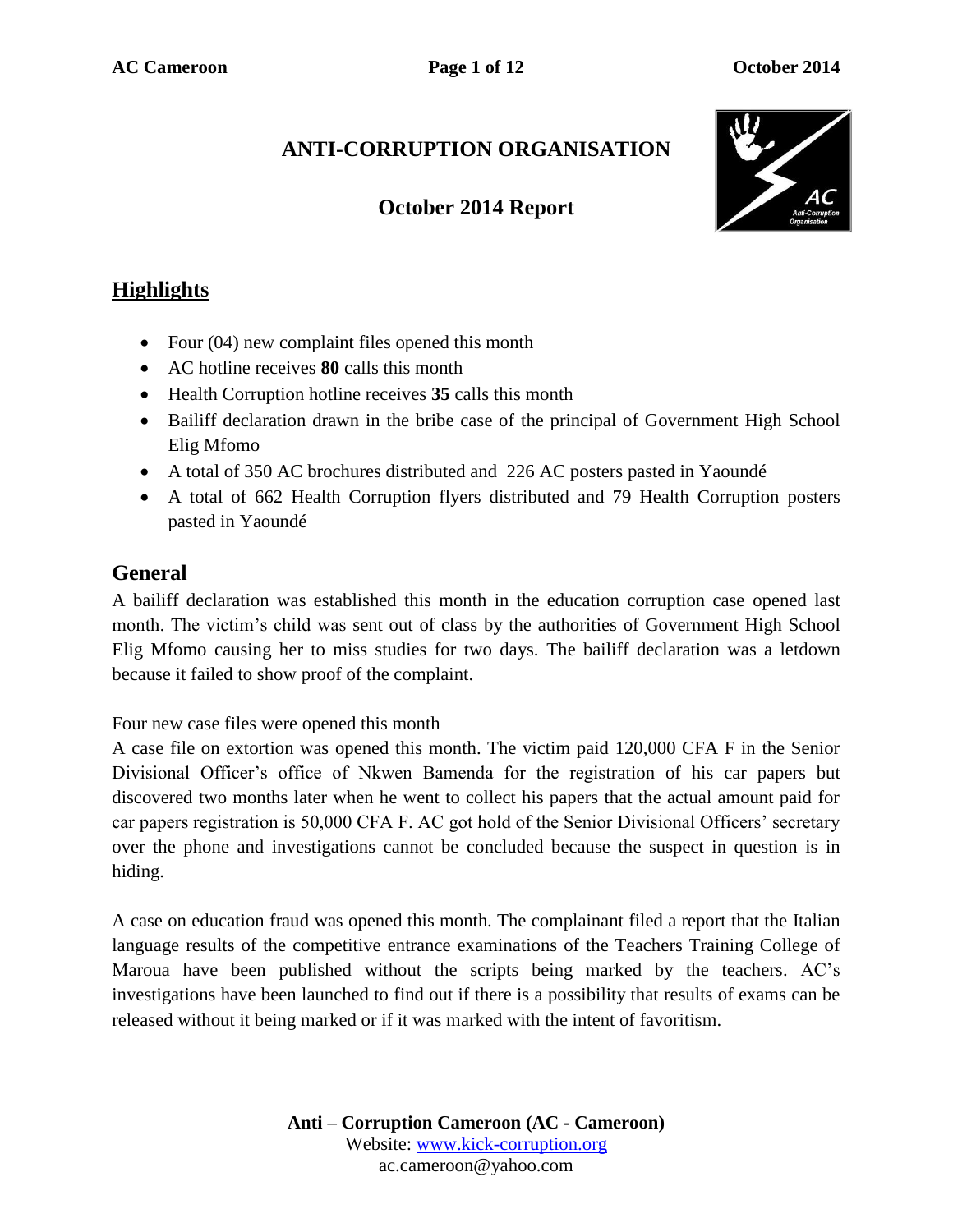A case file on bribery was opened this month. The victim complained he was asked 1million CFA F as bribe in order to process the certificate for the creation of an insurance company by the Divisional Service of Insurance at the Ministry of Finance. AC tried to get a legal document from the Ministry of Finance listing the various amounts for the creation of insurance companies but was informed there was no fixed amount with regards to that. A letter will be written to the minister asking for a copy of the documents.

Another case on bribery was opened this month. The victim was asked to pay 10,000 CFA F as bribe by the Divisional Officer's office in Mfou before her documents (photocopies of birth certificate and national identity card) could be signed. Investigations are still ongoing in this case.

The AC hotline phone registered 80 calls this month with a total of 42 complaints. Eighteen of these complaints being corruption complaints and corruption assimilated offences while 25 are non-corruption related complaints.

Brochures were distributed and posters pasted in corruption hotspots in Yaounde in a bid to recruit victims of corruption. These activities were carried out precisely around the judicial police district I, the Yaounde I council, the SOA council, the Ministry of Secondary Education and the Etoug-ebe market.

Calls received through the Health Corruption hotline saw a decrease with just 35 calls registered this month but with an increase in the number of complaints. A total of 13 complaints received with nine (09) reporting payment for subsidized treatments for HIV/AIDS, tuberculosis and malaria while five complaints were on other illnesses.

Case follow-up this month continues with the old case of motor bike riders against the head of the Nkolbisson municipal storeroom still at the level of hearings in the high court in Yaounde.

AC is still waiting to hear the results of the decisions reached at in the case of the concrete dealer against a Sheriff of the military engineering unit located at Olembe. The case is being resolved following military procedures. Both parties were heard at Sécurité Militaire (SEMIL) and from there the case was forwarded to Service de Sécurité Morale (SSN) and then to Service d'Enquête et Investigations (SEI) where they have been asked to wait for the decisions of the hearings. AC contacted the military base and got the number of the colonel in charge of the case and intends to contact him.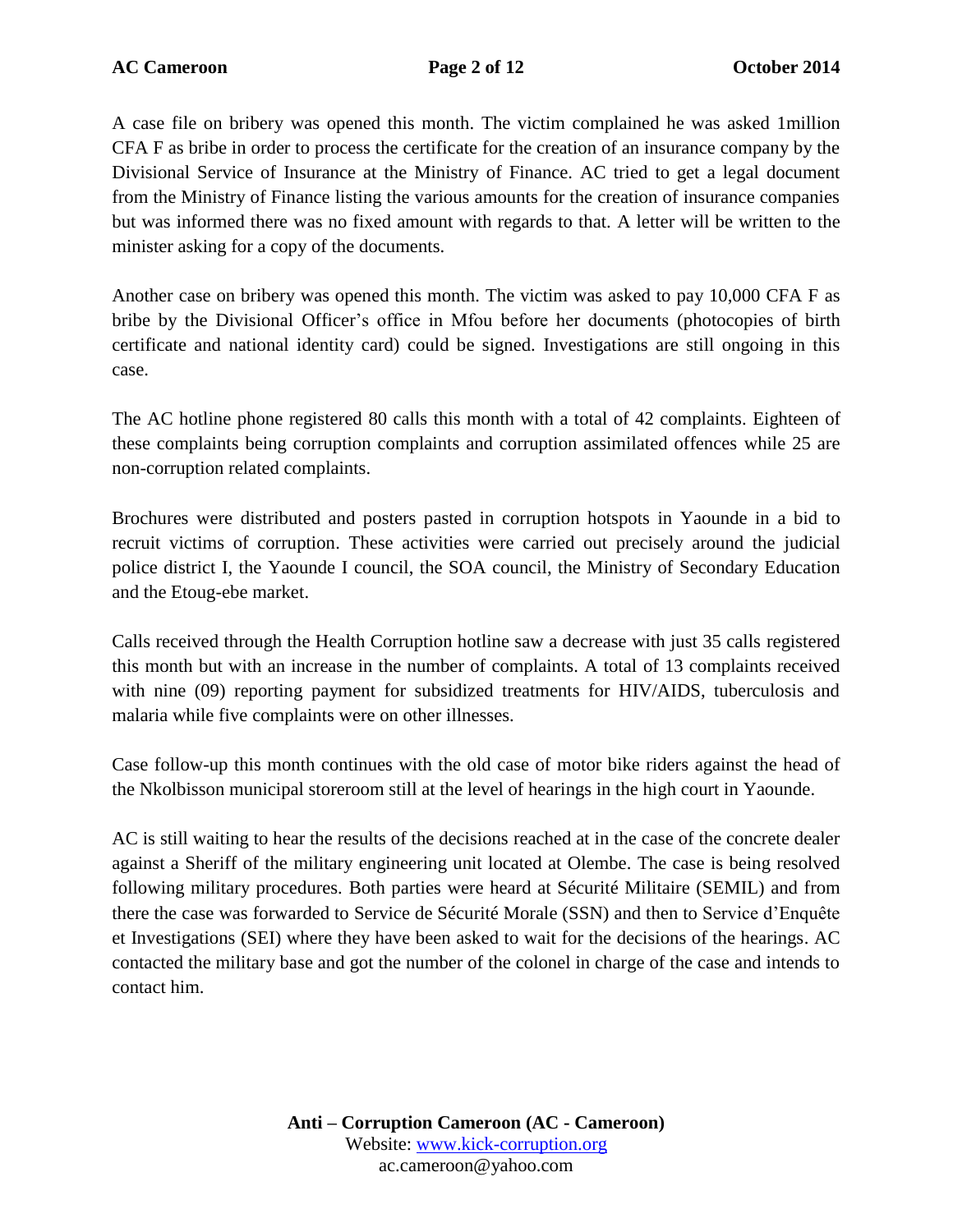#### **Health Corruption Hotline**

The Health Corruption hotline received 35 calls with 13 complaints this month. This shows an increase as against just 27 calls received last month. Explanation for this reduction in calls can be explained by the fact that HC field work has been concentrated only in Yaounde for the past months. The analyses of calls are represented as can be seen on the charts below.



This month of October has 69% of HC calls as responsive calls while 31% of beneficiaries either did not respond to their calls or whose numbers were unavailable.



38% of complaints this month are bordered on other illnesses while 31% of complaints regard payment for services rendered during collection of Anti-retroviral treatments. This is followed by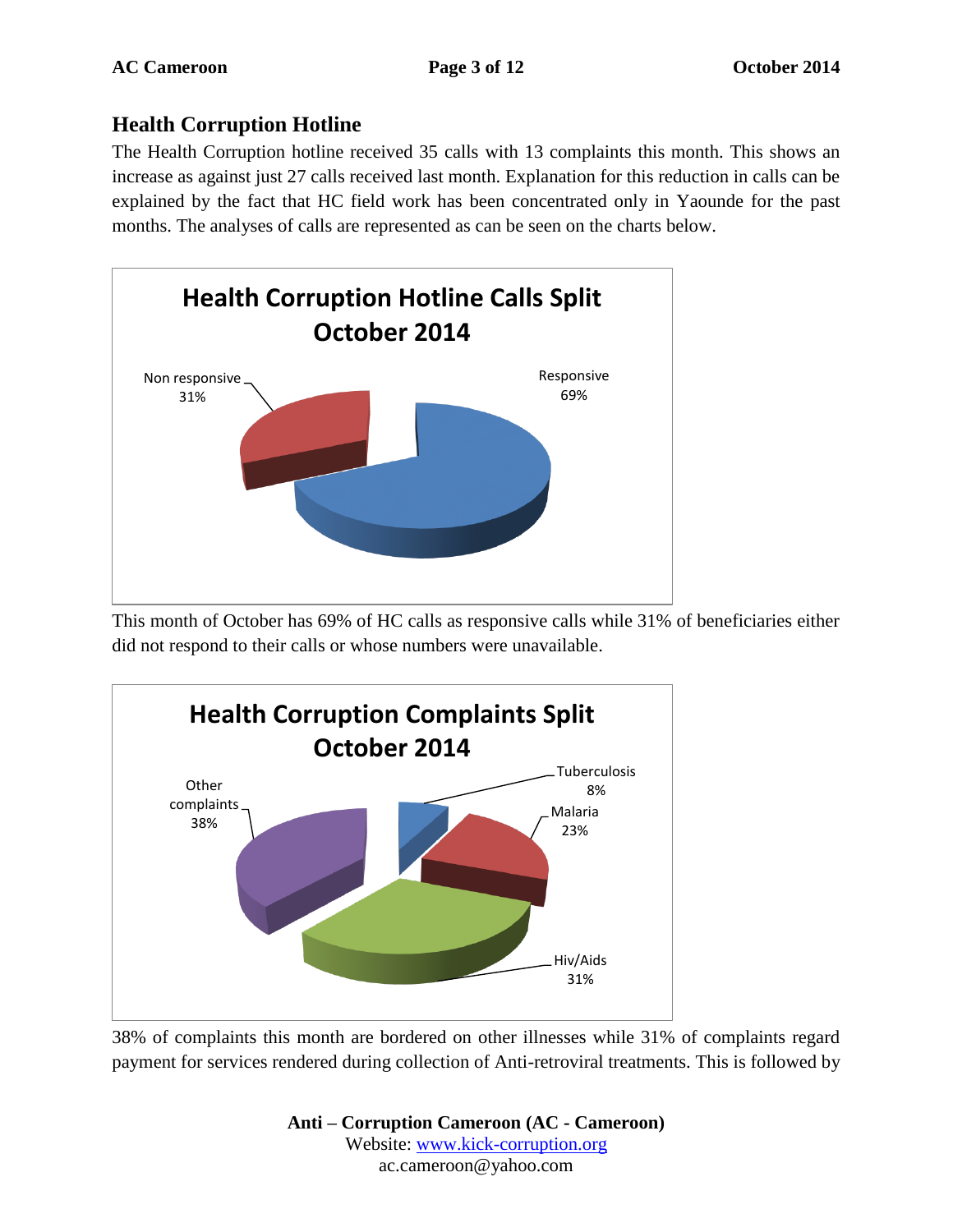23% of complaints on the payment for malaria treatment for children below 5years old and lastly payment for TB treatment which is at 8%.

### **Gender**

This month of October saw a great improvement in the participation of the female gender.



The female gender is highest with 58% of participative calls and complaints received from the female folk while the male folk have just 42% this month.

#### **Age range of callers**

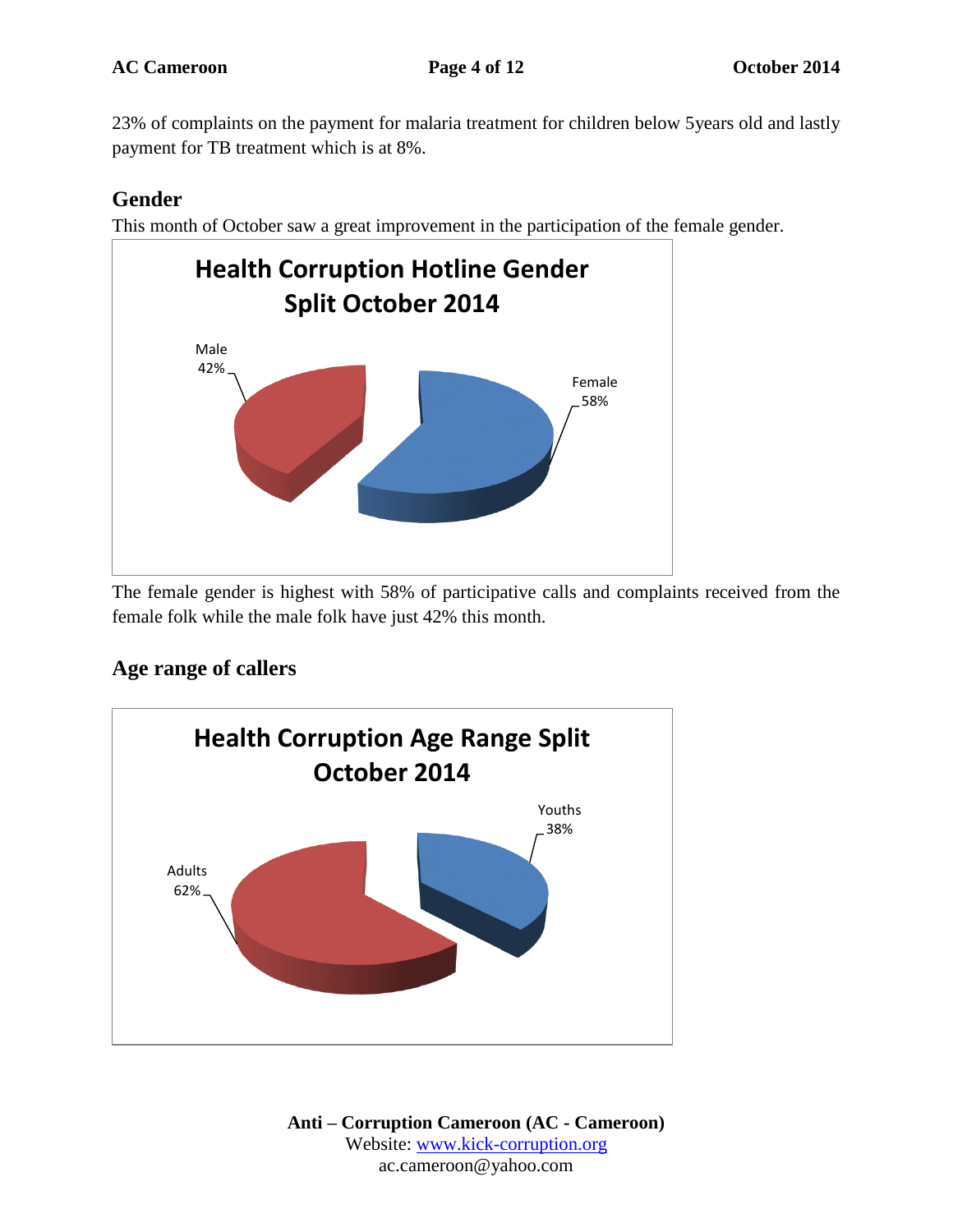This month of October had just two groups in the age-range group; the youths and the adults. The adult age group participate more with 62% of calls and then 38% of calls from the youth group.

#### **Regional distribution of calls**



The center region has the highest percentage of calls with 28% and this can be explained by the field work that was carried out this month in Yaounde. The West and Adamawa regions both have 17% of calls, followed by the Littoral, South West and North West regions which all have 11% and last the East province with 5%.

#### **AC Hotline Phone**

The AC hotline phone registered **80** calls this month of October 2014 with **18** corruption and corruption assimilated offences and **25** non-corruption related complaints.

350 AC brochures distributed and 226 AC A4 posters both in English and French were pasted in Yaounde in a bid recruit victims of corruption. This resulted in the collection of five complaints all on Bribe and Extortion.

Three complaints were also received through the AC email address on child trafficking, extortion and a complaint from a man frustrated with the many financial demands made by his children's school. This data has been analyzed as represented below.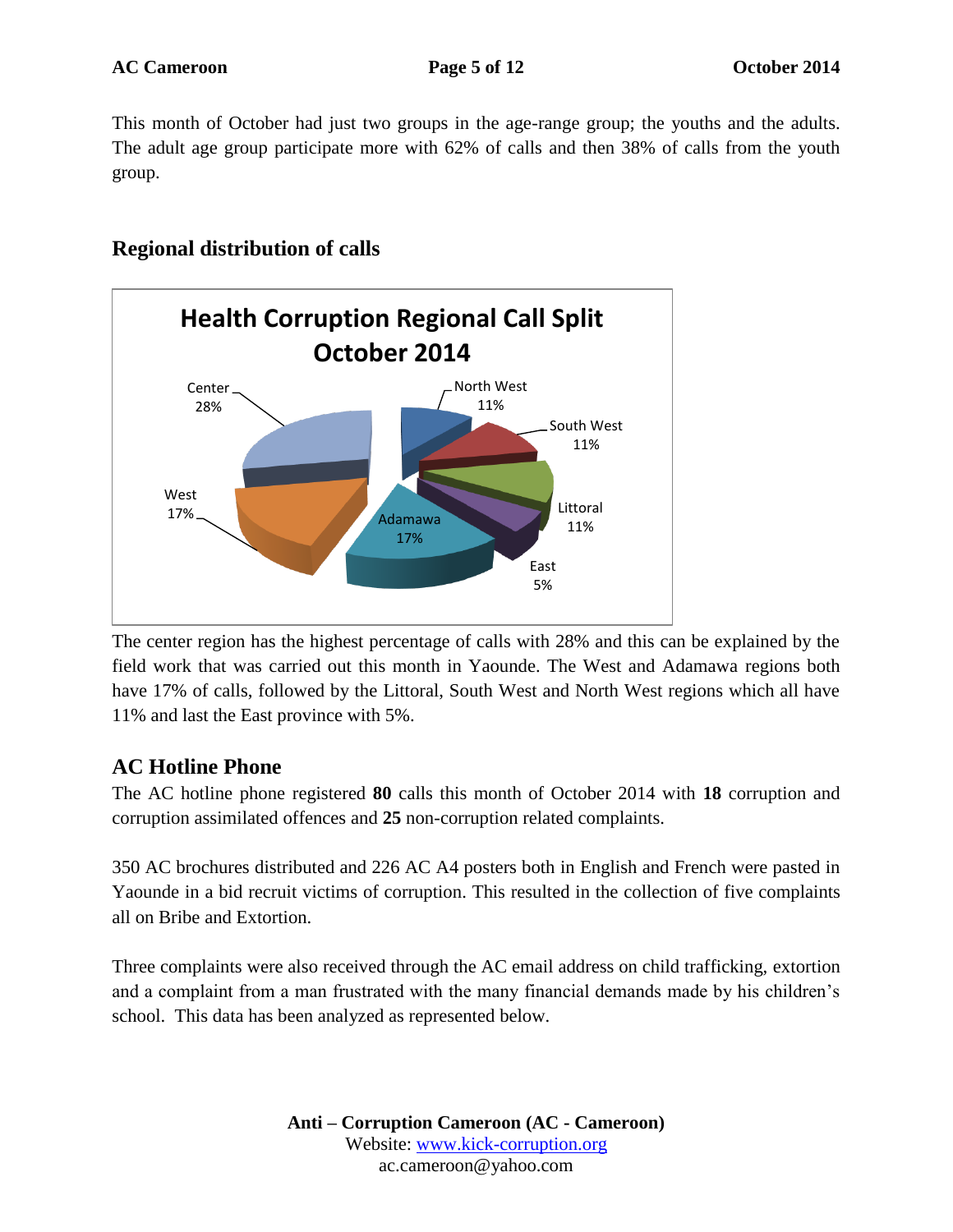

89% of calls were responsive this month while just 11% of calls were not responsive



The responsive calls data shows 38% of callers who reported cases which were not related to corruption complaints this month while 34% of callers had no complaints to file. 28% of callers on the other hand were victims of corruption acts and called to file a complaint.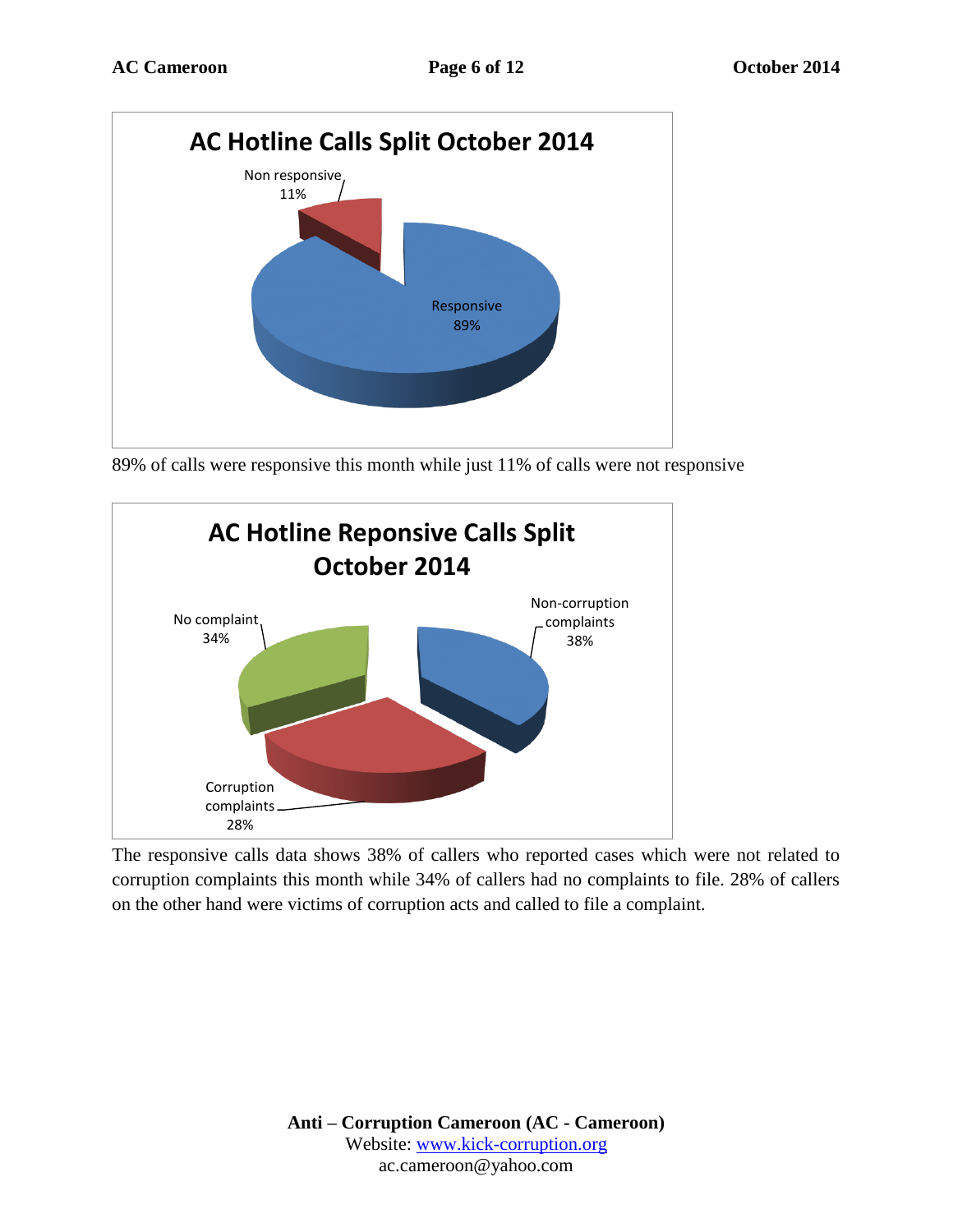

Bribe tops the list with 30%, followed by procuring influence with 26% and extortion with 18%. Fraud and abuse from the forces of law and order complaints both have 11% and lastly embezzlement complaints with 4%.



Family problem complaints are highest this month with 30% of callers complaining about family issues, followed by 20% on private disputes. Then human rights abuses, breach of trust and breach of contract complaints which all have 15%, followed last by child trafficking complaints with 5%.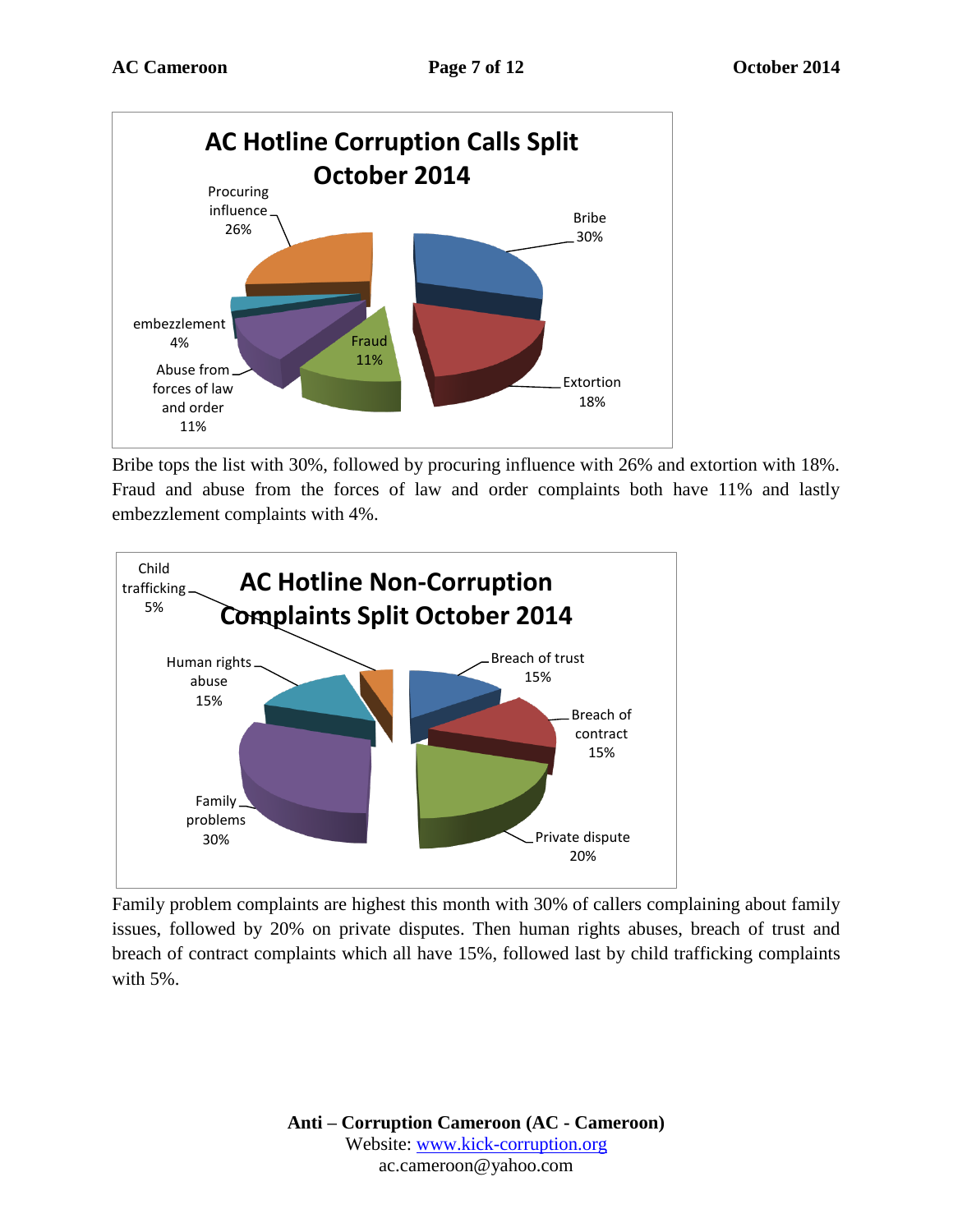

42% of callers from the no complaint category claimed to have dialed the wrong number, followed by 39% of callers who just got the number and was testing the functionality of the number. 15% called particularly asking for legal advice while 4% of callers wanted to provide AC with information.

### **Gender**



The male gender participated more this month with 87% as against the female gender which registered just 13%, a disequilibrium we are unable to explain considering the numerous efforts AC makes to reach out to women.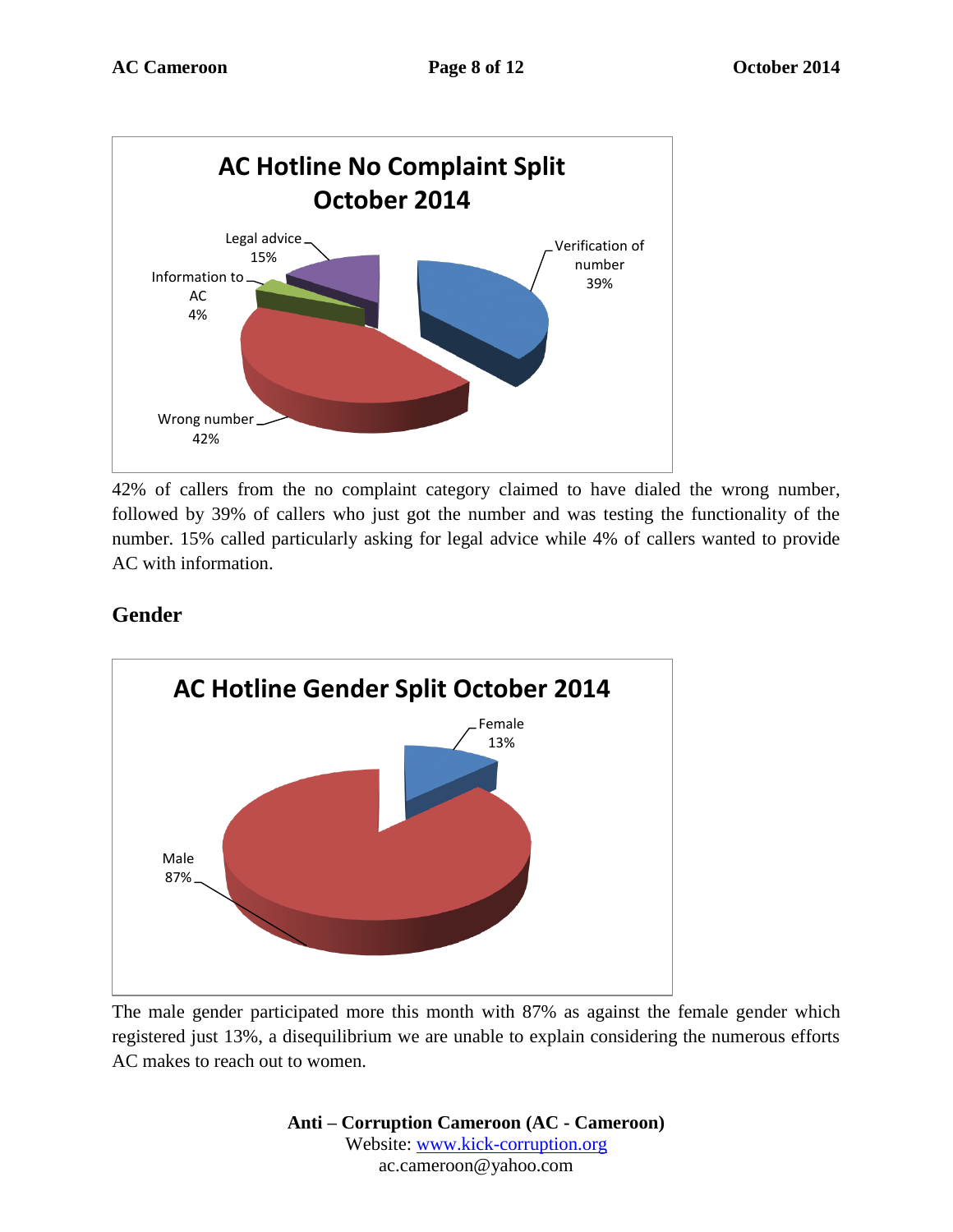### **Age-range of callers**



The youth age-range registered more calls representing 56% of calls as against the adult agerange which is at 43% and lastly the elderly which has just 1% of calls.

# **Regional distribution of calls**



The center region has the highest number of calls this month with 47%, followed by the Littoral with 27% and the North West with 14%. The Far North and West regions have 5% each while the South West and North regions both have 1%. The East, Adamawa and South regions are conspicuously missing in action this month of October as no one call was registered from those three regions.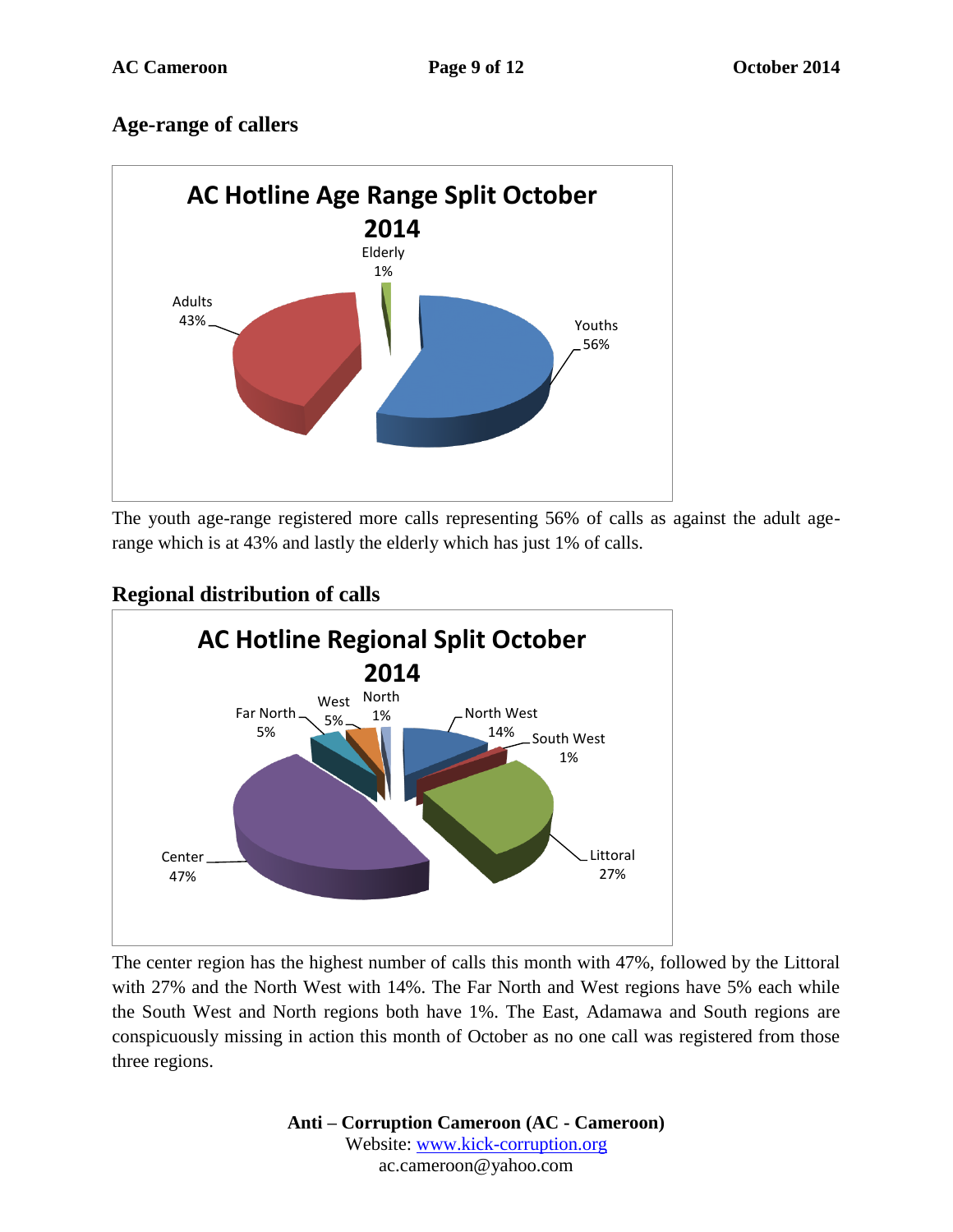#### **EMAIL/POSTAL Complaints**

Three cases were received through the AC email address this month. The first on undue demand, the second on child trafficking reported by an inmate from the Bamenda central prison and the last on extortion reported by a parent in Douala who was frustrated with the many illegal demands placed on him by the school attended by his children.

#### **Investigations**

Investigations were carried out in an Extortion case reported against the SDO's office of Nkwen Bamenda opened this month. The victim complained that he paid 120,000 CFA F for the registration of his car papers at the SDO's office but discovered 2months later when he went to collect his papers that the actual amount paid for car papers registration is 50,000 CFA F. AC's investigations uncovered the fact that the complainant paid his money to a middleman, someone who claimed to work at the SDO's office and not to the cashier of the office. That is one of the reasons he was not given a receipt for the transaction. The culprit in question seems to have disappeared into thin air because till now, he is nowhere around the office even though he is quite known by the workers there.

Investigations are ongoing in a case on education fraud opened this month. The complainant filed a report that the Italian language results of the competitive entrance examinations of the Teachers Training College of Maroua have been published without the scripts being marked by the teachers. This case was reported by a pedagogic inspector at the Ministry of Secondary Education (MINESEC) who was supposed to be one of the markers of the scripts. According to him, they are only three teachers who mark the Italian language course paper in Cameroon, two others who were out of the country at the time the results were published and him. AC is still investigating to find out if there is a possibility that results can be released without it being marked or if it was marked with the intent of favoritism.

Another case file opened on bribe is still being investigated with no conclusive information gotten yet. The complainant filed a complaint against the divisional service of insurance at the Ministry of Finance (MINFI) for demanding 1million CFA F bribe in order to process the certificate necessary for the creation of an insurance company. During follow-up, AC found out that the complainant has been paying bribes to this office in previous transactions but is annoyed this time because they billed him too high. AC was made to understand on a fact finding mission to the divisional services of insurance at the Ministry that the cost for this service varies and there is no fixed amount to be paid. AC could neither get a brochure providing the details of the procedures.

Investigations were also necessary in a bribe case reported by a corruption victim that was opened this month. She complained that the Divisional Officer's office at Mfou demanded that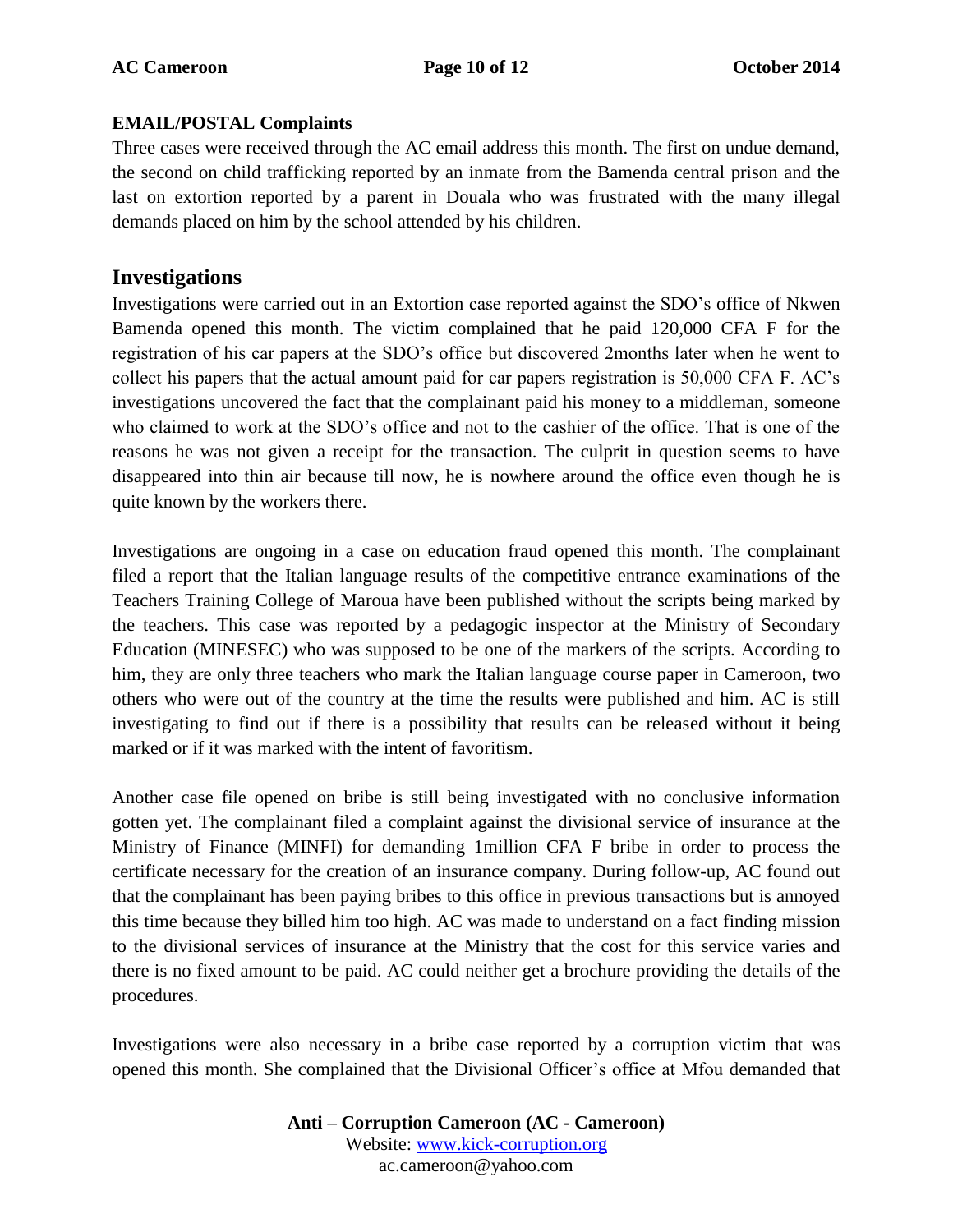she pays the sum of 10,000 CFA F before documents which she needed to deposit at the National Social Insurance Fund (CNPS) could be signed. AC discovered during investigations at the Divisional Officer's office in Tsinga and at the main National Social Insurance Fund (CNPS) office situated around the Yaounde city hall that she effectively did not need to pay any money to sign the photocopy of her birth certificate and national ID card. AC intends to get in contact with the Divisional Officer's office in Mfou so as to seek answers regarding this case.

### **Legal follow-up**

A bailiff declaration was drawn up in the case of the principal of Government High School Elig Mfomo against students who were sent out of class because they did not pay 5000 CFA F for benches. The declaration was a letdown because it could not establish the fact that students had to miss classes for because they sent out for illegal reasons. This was as a result of the bailiff's strategy to question the principal directly, giving him room to contest the facts of the complaint. A letter was written to the Minister of Secondary Education to alert him of the complaint.

Case follow-up this month also continues with the old case of motor bike riders opposing the head of the Nkolbisson municipal storeroom still at the level of hearings in the high court in Yaoundé.

AC is waiting to hear the results of the decisions reached at in the case of the concrete dealer against the Sheriff of the Genie Militaire located at Olembe. The parties have been heard according to military procedures and the decisions of these hearings are being awaited eagerly.

#### **Media**

AC continued recruit corruption victims on the field by pasting posters and distributing brocures.

350 AC brochures were distributed and 226 AC posters pasted in Yaounde.

662 HC flyers distributed and 79 HC posters pasted in Yaounde.

## **External relations**

AC was contacted by the representative of a law firm, the MPECK, BELL and TSAMA law firm based in Mvog-Mbi Yaoundé in a bid to work out collaboration terms for the two structures. This law firm represented an AC victim in 2012 in a bribe case involving hawkers selling medicines in front the central hospital Yaounde